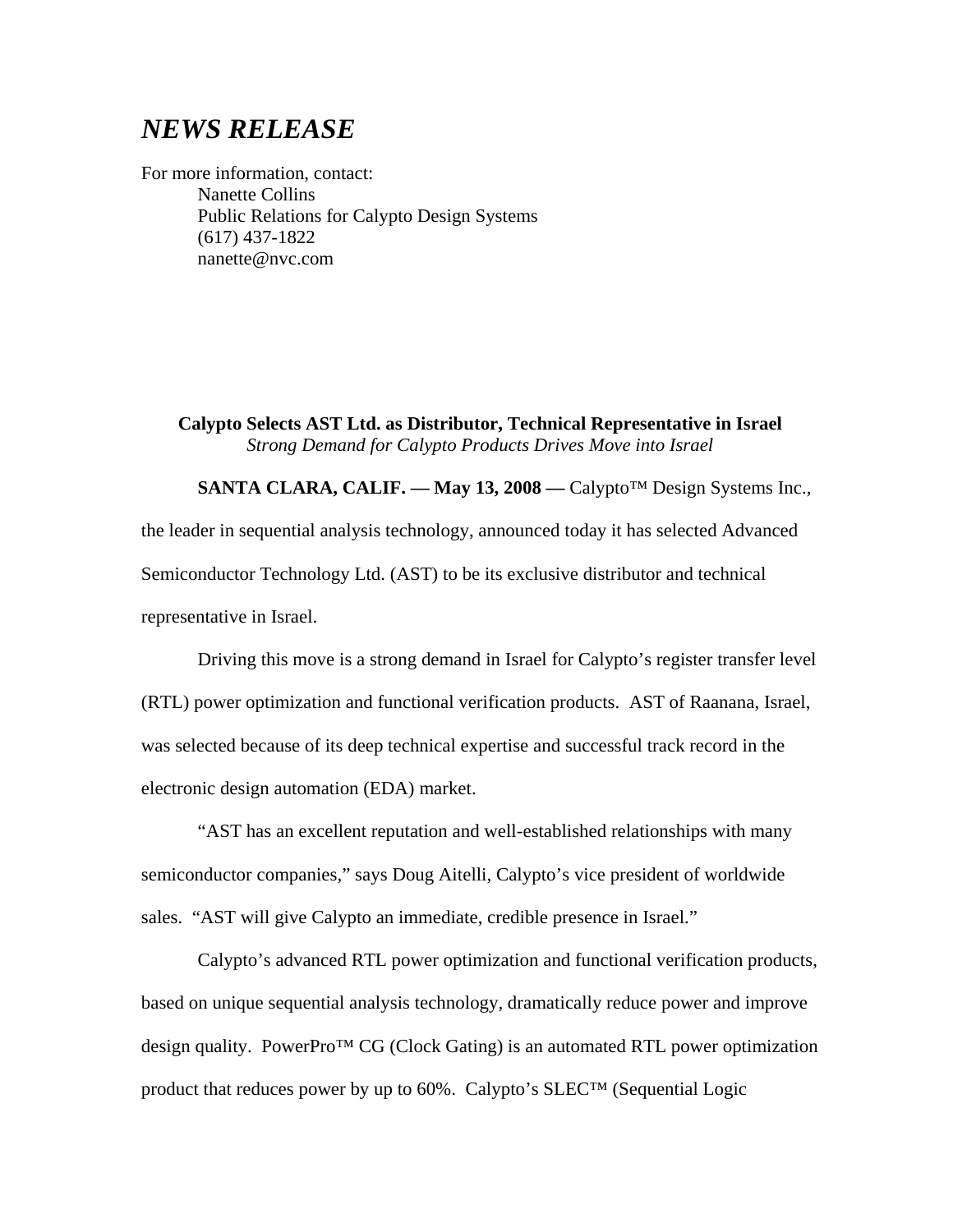Equivalence Checker) is the industry's only proven sequential equivalence checker capable of comparing designs with differences in timing, state and levels of abstraction.

"Calypto's PowerPro CG product offers unique capabilities to address the challenge of RTL power optimization," remarks Uri Farkash, Director of EDA Operations at AST. "We see tremendous opportunity for Calypto's products within Israel."

## **About AST**

Advanced Semiconductor Technologies (AST) was established in 1986 as the first independent Application Specific Integrated Circuits (ASIC) Design Center in Israel. It represents today a group of world-class companies in the areas of ASIC, Electronic Design Automation (EDA) and Application Specific Standard Product (ASSP). Its team of highly skilled sales and application engineers combine more than 100 years of experience. AST provides turn-key services as well as onsite support and consulting, in the areas of ASIC and FPGA Design and Verification, EDA, Configuration Management (CM) and other Design and Development. For more information, visit[: www.ast.co.il](http://www.ast.co.il/).

## **About Calypto**

Founded in 2002, Calypto Design Systems, Inc. empowers designers to create high-quality, low-power electronic systems by providing best-in-class power optimization and functional verification software, based on its patented sequential analysis technology. Calypto, whose customers include Fortune 500 companies worldwide**,** is a member of the Cadence Connections program, the IEEE-SA, Synopsys SystemVerilog Catalyst Program and the Mentor Graphics OpenDoor program. Calypto has offices in Europe, India, Japan and North America. Corporate Headquarters is